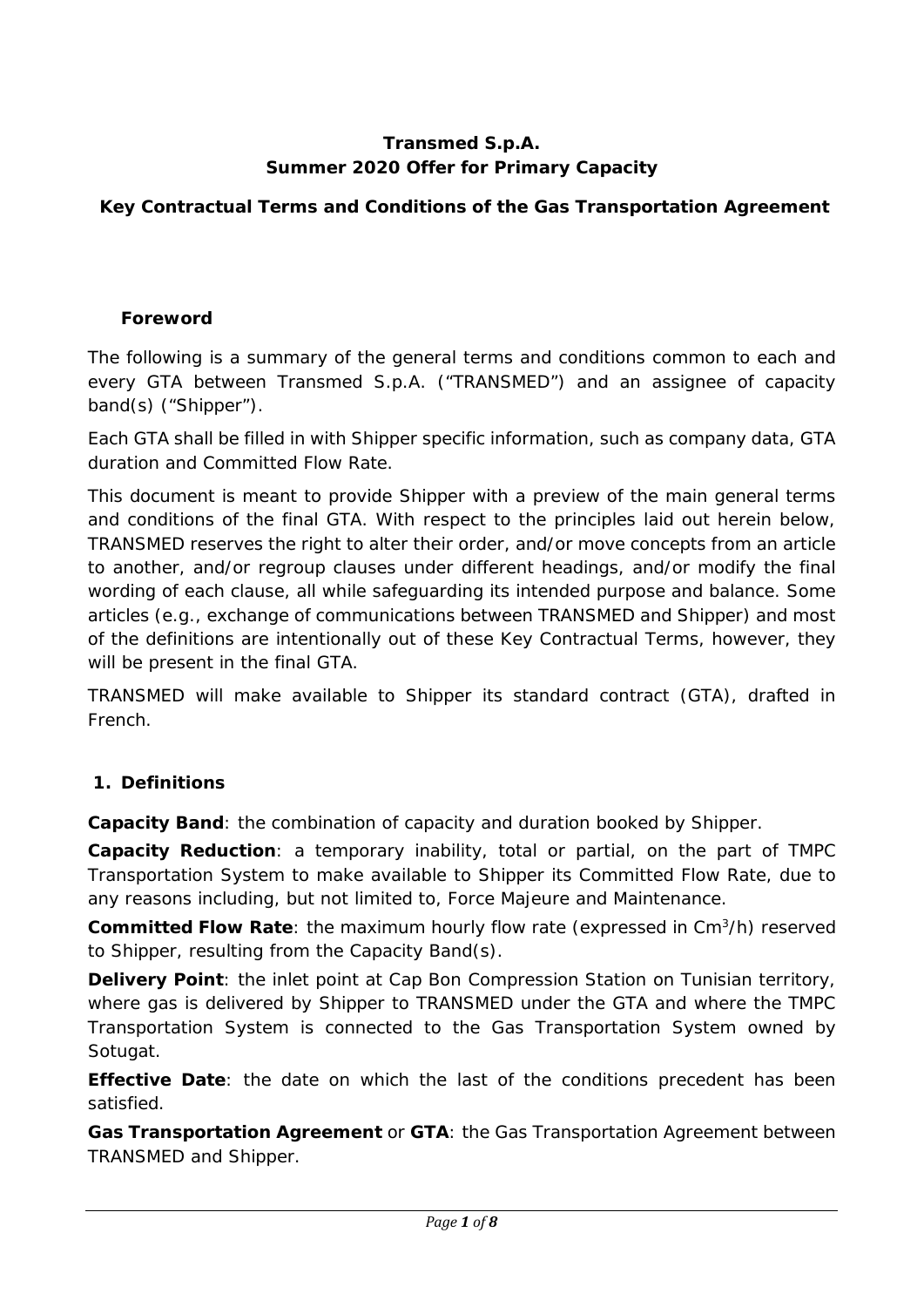**Natural Gas** or **Gas**: any hydrocarbon or mixture of hydrocarbons and non-combustible gases, which when extracted from underground in its natural state separately or together with liquid hydrocarbons is in the gaseous state, object of the Transportation Service performed under the GTA.

**Redelivery Point:** the outlet point at Mazara del Vallo Measuring Station on Italian territory, where gas is redelivered by TRANSMED to Shipper under the GTA and where the TMPC Transportation System is connected to the Gas Transportation System owned by Snam Rete Gas ("Snam").

**Starting Date**: the 1<sup>st</sup> day of the first month of the Capacity Band, at 8:00 (GMT+1).

**TMPC Transportation System**: The Natural Gas Transportation System crossing the Sicily Straits and referring to the offshore pipelines and onshore terminals owned by TMPC. The Transportation Capacity of said System is leased to TRANSMED for the execution of the Natural Gas Transportation Services pursuant to the GTA.

## **2. Conditions Precedent**

The coming into force of the GTA with Shipper is subject to the fulfilment of the following conditions precedent:

- a) The coming into force of a gas transportation agreement between Shipper and TTPC for the transportation of Natural Gas on Tunisian territory, with the same Committed Flow Rate and for the same duration of the GTA to be concluded with TRANSMED.
- b) The submission by Shipper of the original of the Bank Guarantee or of the Parent Company Guarantee or of the Cash Deposit, issued in favour of TRANSMED, if requested, as provided in the GTA.

In the event that any of the conditions precedent above is not fulfilled at the latest by the day preceding the Starting Date, the GTA shall terminate.

## **3. Transportation Service**

The scope of the GTA is the transportation service rendered by TRANSMED to Shipper. Such service shall consist of:

- exclusive availability to Shipper of the Committed Flow Rate on a "ship-or-pay" basis and with a constant hourly flow rate during each day;
- the transportation of the quantities of Natural Gas made available by Shipper at the Delivery Point;
- the redelivery to Shipper at the Redelivery Point of an amount of Natural Gas equivalent in terms of energy to the quantity made available by Shipper at the Delivery Point as set forth in the GTA.

In any single gas year, TRANSMED shall be entitled to reduce or interrupt the transportation service, for maintenance and other Transportation System management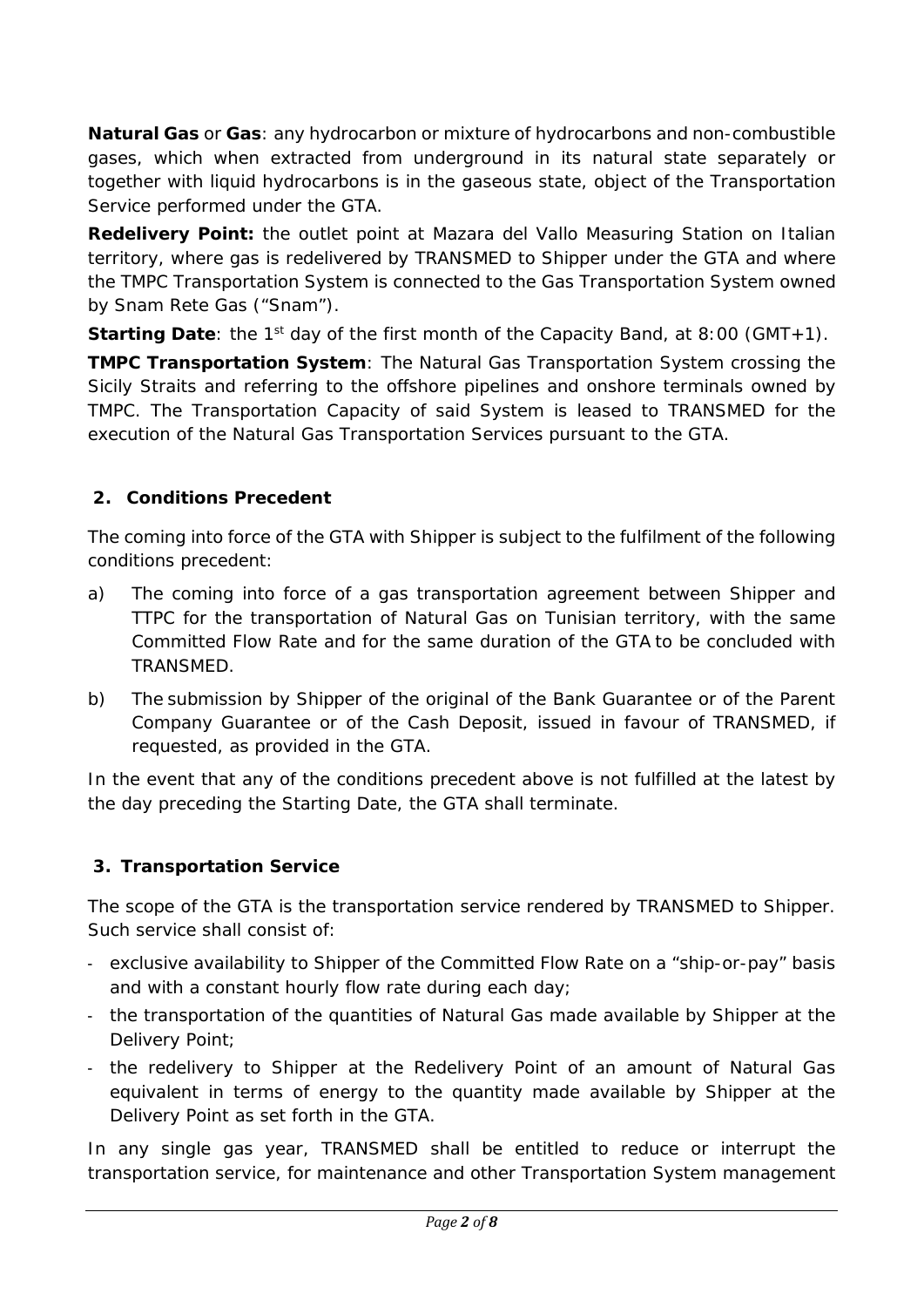purposes, for a maximum period of 15 (fifteen) days equivalent at full capacity, without any corresponding reduction of the Shipper's obligation to pay in full the transportation charge. Should the actual number of reduction / interruption days exceed, in a gas year, 15 (fifteen) days equivalent at full capacity, Shipper shall be entitled to tariff reduction pursuant to the provision of the paragraph "Capacity Reduction".

#### **4. Measurement and Quantity**

The Algerian Gas transported by TRANSMED is measured at the Measuring Station in Mazara del Vallo located on Italian territory immediately downstream of the physical connection between the TMPC Transportation System and Snam network, owned and operated by Snam.

The quantity of Gas made available by Shipper to TRANSMED at the Delivery Point and the amount of Gas redelivered by TRANSMED to Shipper at the Redelivery Point shall be determined in accordance with the allotment procedure of the total quantity of gas measured at the Measuring Station owned and operated by Snam located in Mazara del Vallo in Italy.

#### **5. Quality and Pressure**

The quality and pressure of the Natural Gas delivered by Shipper to TRANSMED at the Delivery Point and redelivered by TRANSMED to Shipper at the Redelivery Point shall comply with the specifications laid down in the GTA and relevant Annexes.

## **6. Capacity Reduction**

In case of reduction of the transportation capacity on the Transportation System, due to any reasons including, but not limited to, Force Majeure events and Maintenance on the Transportation System, such reduction shall be allocated between all Users proportionally to their Committed Flow Rate.

TRANSMED, acting as a Reasonable and Prudent Operator, shall make every reasonable effort to minimize the impact of the transportation capacity reduction on the Users, also compensating the reduction with the unallocated transportation capacity, if available. The remainder of the reduction, if any, shall be allocated between all Users proportionally to their Committed Flow Rate.

In case of an unforeseen event causing transportation capacity reduction, TRANSMED shall promptly inform Shipper of the reasons, the impact on transportation capacity and the estimated duration of the event.

In the event that - due to a Capacity Reduction - the actual number of reduction days in a gas year exceeds the maximum value of 15 (fifteen) days equivalent at full capacity, Shipper shall be entitled to tariff reduction. Such reduction shall be calculated on the basis of 1/30<sup>th</sup> (one thirtieth) of the Monthly Fee for each day of actual reduction -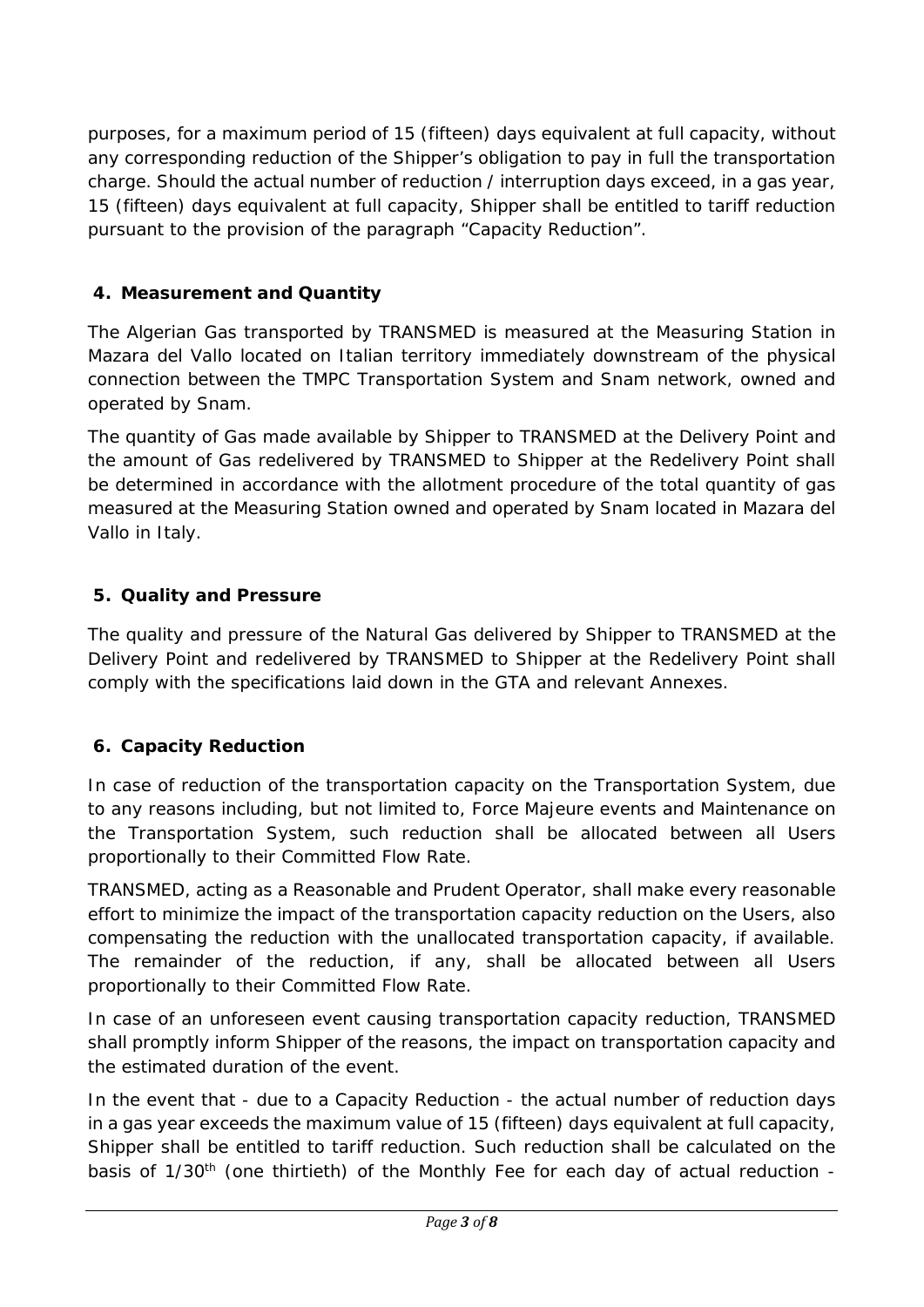equivalent at full capacity - in excess of 15 (fifteen) days and applied on the first available invoice.

Transportation capacity reductions due to Force Majeure events shall result, for the entire reduction period, in a proportional reduction *pro quota* and *pro rata temporis* of the obligation to pay the Transportation Charge in accordance with the GTA.

Transportation capacity reductions concerning the upstream and/or downstream transportation systems, due to whatever reason including Force Majeure, do not constitute transportation capacity reduction of the Transportation System and consequently the obligation to pay in full the Transportation Charge in accordance to the GTA.

#### **7. Transportation Charges**

Transportation charges provided for in the GTA shall refer to the transportation services rendered by TRANSMED to Shipper and shall be calculated as herein specified.

Starting from the first day of transportation under the GTA and for the entire duration of the GTA itself, for each month k during the gas year j, Shipper shall pay to TRANSMED a monthly fee *MFkj* expressed in USD calculated as follows:

$$
1) \; MF^{kj} = \; \sum_{i=1}^{n} UCT^{kj}_L \cdot Q_i
$$

- *UCT<sub>L</sub><sup>kj</sup>* is the Unit Capacity Tariff given by formula (2) below;
- *Qi* is the hourly flowrate corresponding to each Capacity Band i booked by Shipper;

$$
2) \ UCT_L^{kj} = KD_i \cdot UCT_0 \cdot IND^j
$$

where

where

- *KDi* is the degressivity factor for Capacity Band i, equal to 1,2;
- *UCT<sub>0</sub>* = 2,475 USD/month per each Cm3/h of reserved capacity;
- *IND*<sup>j</sup> is the indexation factor, given by the formula (3) below;

$$
3) \, IND^j = 0.50 + 0.35 \cdot S_j + 0.15 \cdot I_j
$$

where

a) The coefficient *Sj* shall be periodically revised, pursuant to the provisions of present sub-section (a), the revision occurring at the beginning of each gas year numbered one after the other until gas year (10).

Gas year (1) starts on October 1st, 2019 while gas year (10) starts on October 1st, 2028 and ends on October 1st, 2029.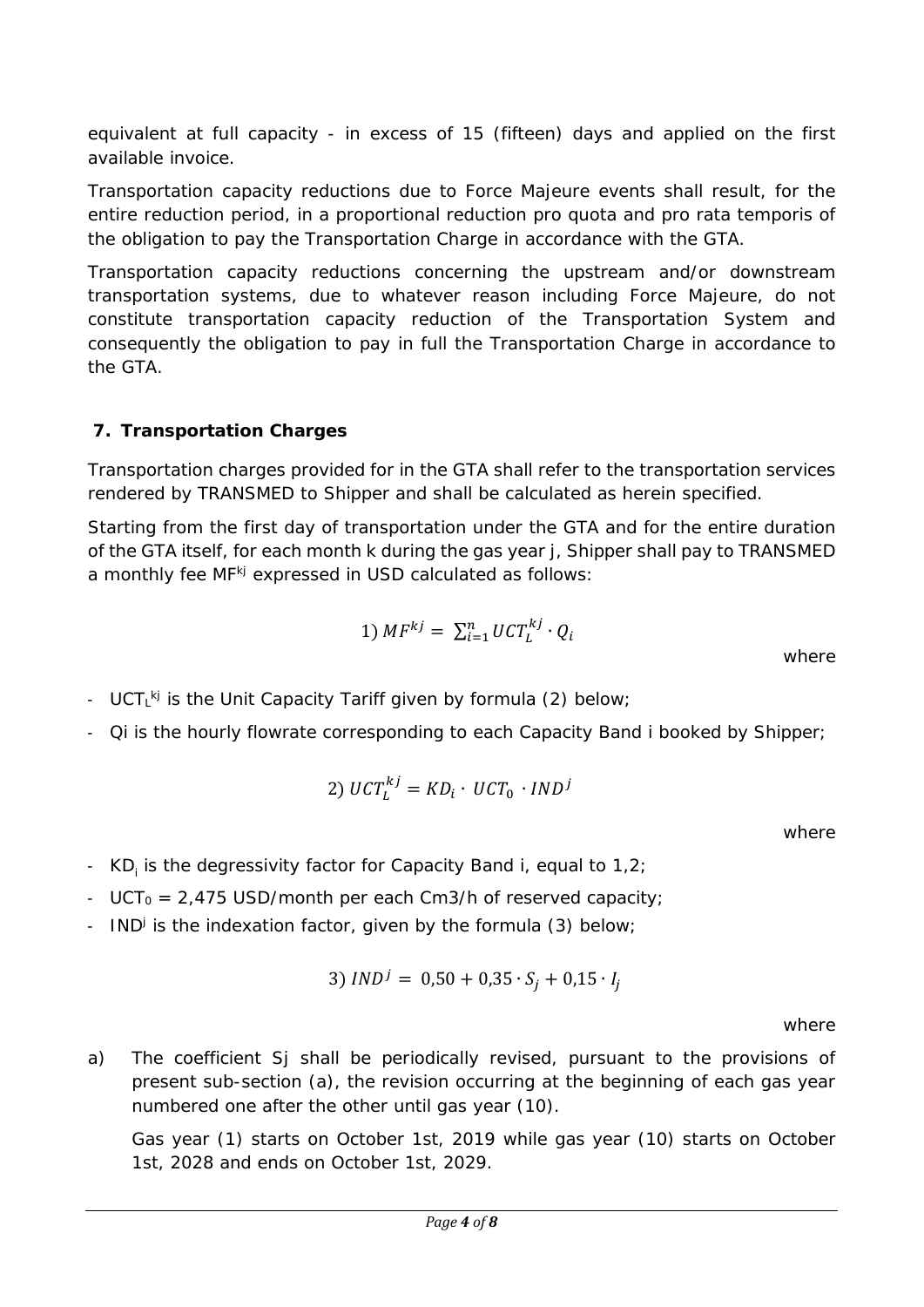*Sj* is defined as follows:

$$
Sj = \frac{tj}{to}
$$

*tj* for gas year (j) equals to the arithmetic average of the monthly values corresponding to:

Index "Long-Term Government Bond Yields: 10 years" for the United States as published by the "Federal Reserve Bank of St. Louis" at <https://fred.stlouisfed.org/series/IRLTLT01USM156N> applied to a period of twelve consecutive months ending on September 30th immediately preceding the beginning of gas year (j).

*to* equals to the arithmetic average of the index mentioned above for the first quarter of 2019, i.e. 2.65%.

For gas year (1) the coefficient  $t_1 = 2.65\%$ .

b) The coefficient *Ij* shall be periodically revised, pursuant to the provisions of present sub-section (b), the revision occurring at the beginning of each gas year numbered one after the other until gas year (10).

Gas year (1) starts on October  $1<sup>st</sup>$ , 2019 while gas year (10) starts on October  $1<sup>st</sup>$ , 2028 and ends on October 1st 2029.

*Ij*, is defined as follows:

$$
Ij = (0.7x \frac{PPIj}{PPIo} + 0.3x \frac{SOj}{SOo})
$$

where

*PPIj* for gas year (j) equals to the arithmetic average of the monthly values corresponding to:

Index (in a 2010 base) "Producer Price Index by Commodity Industrial Commodities " (PPIIDC), as published by the "Federal Reserve Bank of St. Louis" at <https://fred.stlouisfed.org/series/PPIIDC> applied to a period of twelve consecutive months ending on September 30 immediately preceding the beginning of gas year (j).

*PPIo* equals to the arithmetic average of the index mentioned above for the first quarter of 2019, i.e. 107.42%.

For gas year (1) the coefficient *PPI1* = 107.42%.

*SOj* for gas year (j) equals to the arithmetic average of the monthly values corresponding to:

Index (in a 2015 base) "Hourly Earnings : Manufacturing for the United States" as published by the "Federal Reserve Bank of St. Louis" at <https://fred.stlouisfed.org/series/LCEAMN01USM661N> applied to a period of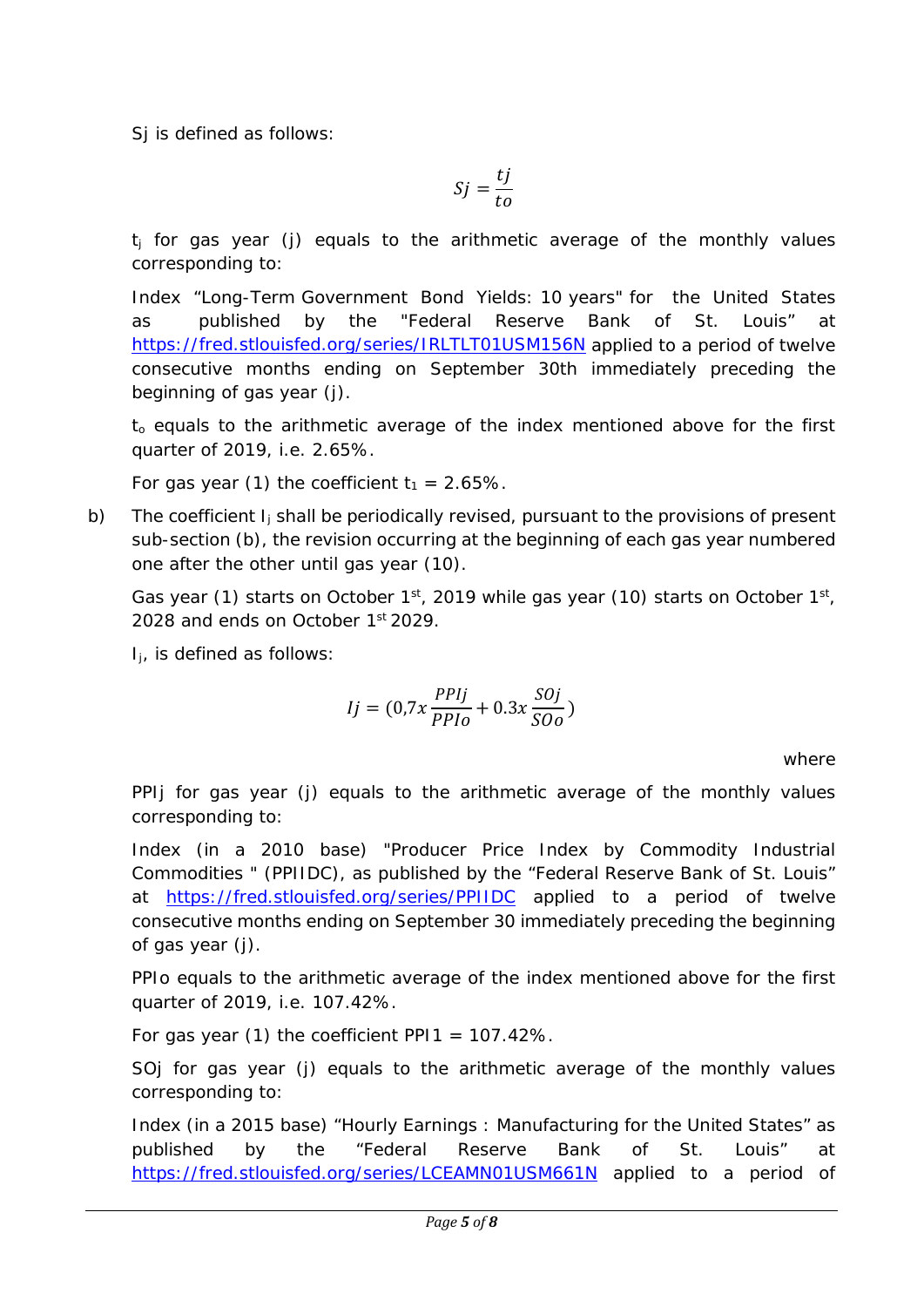twelve consecutive months ending on September 30 immediately preceding the beginning of gas year (j).

*SOo* equals to the arithmetic average of the index mentioned above for the first quarter of 2019, i.e. 110.19%.

For gas year (1) the coefficient *SO1* = 110.19%.

The rounding of the compensation is made to the second digit after the decimal point, rounded up if the third digit after the decimal point is greater than or equal to 5 (five), or rounded down if the third digit after the decimal point is less than 5 (five).

## **8. Invoicing and Payment**

TRANSMED shall issue to Shipper a monthly invoice by the  $7<sup>th</sup>$  business day of each Month, with reference to the Transportation Service of the preceding Month. Its amount in USD will be invoiced in Euro at the exchange rate of the invoice issuing date.

The invoice or, where applicable, a courtesy copy of the same shall be anticipated by email or fax and sent in hard copy by courier.

Shipper shall pay the invoice to the bank account indicated by TRANSMED within the 25<sup>th</sup> of the month of its issuance.

Any inaccuracy in the invoiced amounts shall require the issue of appropriate credit or debit notes, for an amount equal to the amount of the miscalculation, and with due date determined in accordance with the relevant provisions of the GTA.

## **9. Transportation Programs**

Shipper shall communicate to TRANSMED, within the 15<sup>th</sup> of the current Month (M), its indicative, not binding monthly transportation program weekly and daily detailed for the following Month  $(M+1)$ .

Shipper shall communicate to TRANSMED, by 18:00 (GMT+1) of every Tuesday, its indicative, not binding weekly transportation program daily detailed for the Week starting the following Sunday. The communicated daily quantities are intended for a constant hourly flow rate during each Day and not exceeding the Committed Flow Rate.

Shipper shall at any time have the right to modify the above-mentioned weekly program, provided that these modifications are in accordance with the relevant provisions of the GTA.

#### **10. Governing Law**

The GTA shall be governed by and construed in accordance with the laws of Italy.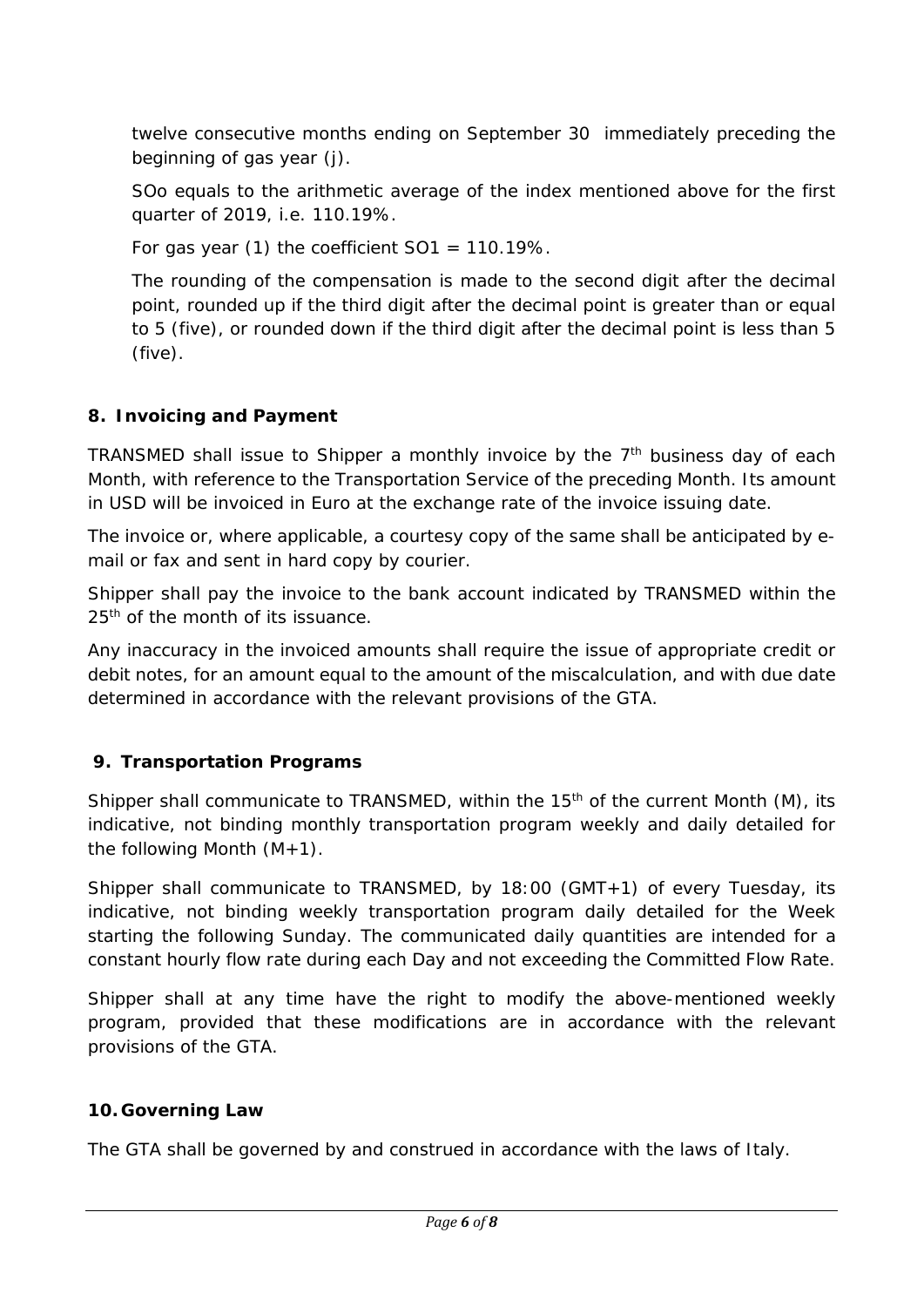All disputes, controversies, or claims arising out or in connection with the GTA including its interpretation, validity, performance, breach, and termination shall be referred to, and finally and exclusively settled by the rules of arbitration of the International Chamber of Commerce (ICC) by one or more arbitrators. Each Party shall appoint a coarbitrator and the two arbitrators thus appointed shall designate the President of the Arbitration Court.

# **11. Assignment**

No Party shall have the right to assign its rights and obligations under the GTA without prior written consent of the other Party.

## **12. Guarantees**

- a) With the exception of the provisions set forth in paragraph b) herein below, Shipper shall be required to provide TRANSMED, upon execution of the GTA, with a first demand Bank Guarantee issued by a primary credit institution as per the form annexed to the GTA, or with a Cash Deposit.
- b) Should Shipper have a credit rating no lower than Standard & Poor "BBB-" or Moody "BAA3" or Fitch "BBB-", Shipper shall not be required to provide TRANSMED with the Bank Guarantee or the Cash Deposit. In the event that Shipper does not have the above-mentioned credit rating, but its parent company does, then Shipper shall be entitled to ask TRANSMED approval for the issuance of a Parent Company Guarantee, as per the form annexed to the GTA, in replacement of the Bank Guarantee or the Cash Deposit.

Should Shipper have, upon conclusion of the GTA, a credit rating lower than Standard & Poor "BBB-" or Moody "BAA3" or Fitch "BBB-", it shall immediately inform TRANSMED and shall provide the Bank Guarantee or the Cash Deposit as per paragraph above.

The above Bank Guarantee or Parent Company guarantee or Cash Deposit shall be issued or made in favour of TRANSMED for an amount equal to USD **8,00** for each Cm3/h of Committed Flow Rate.

The above-mentioned amount shall be calculated for each different Product (Cm3/h x duration), if applicable.

## **13. Suspension and Termination**

TRANSMED shall be entitled, at its own discretion and without prejudice of any other rights, to suspend, until payment of at least 1 (one) overdue invoice, the Transportation Service if Shipper fails to pay 2 (two) consecutive invoices or 3 (three) non-consecutive invoices.

TRANSMED shall be entitled, at its own discretion and without prejudice of any other rights, to terminate the GTA if Shipper fails to pay 4 (four) consecutive invoices or 5